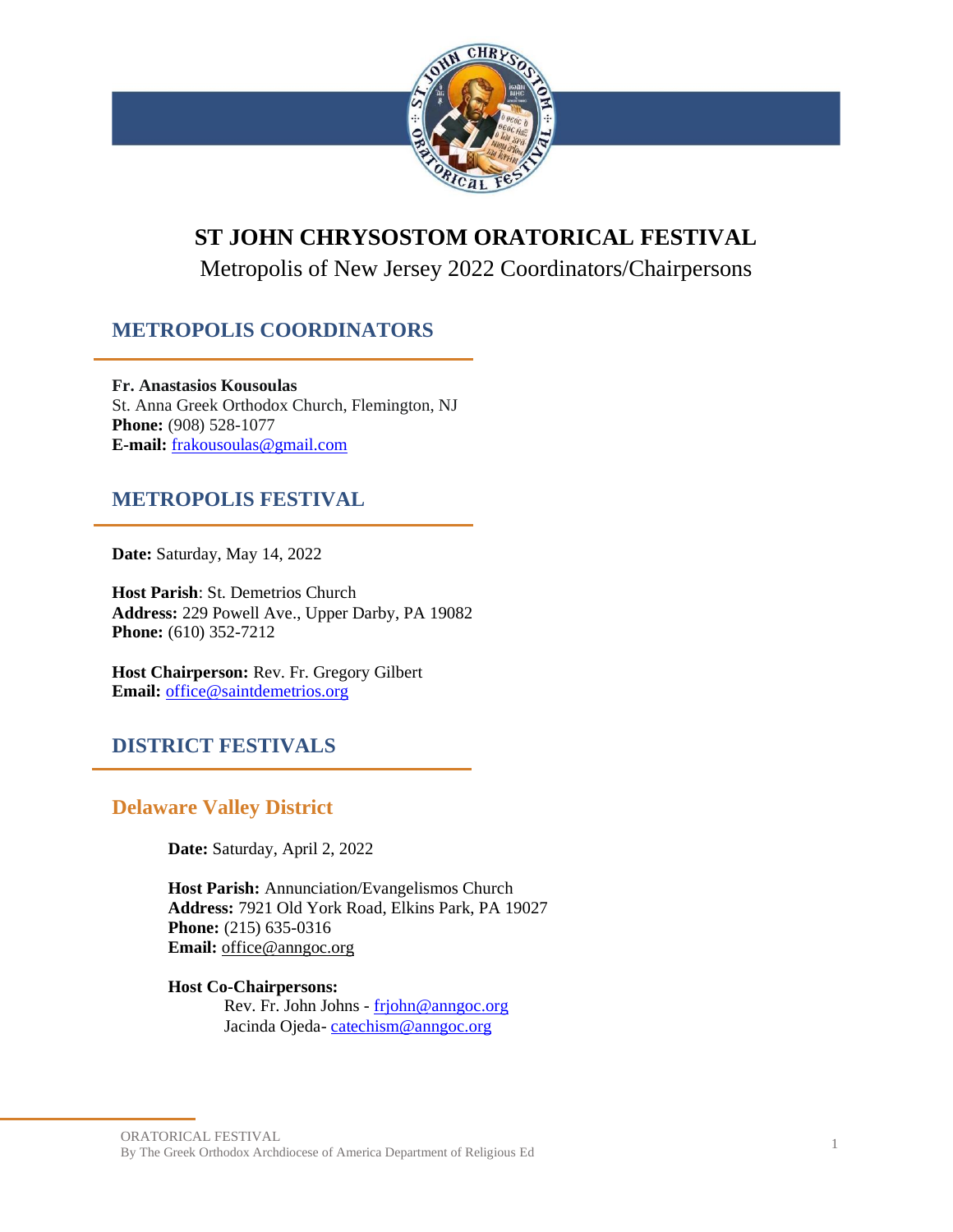#### Churches in the Delaware Valley District

DELAWARE PENNSYLVANIA **Wilmington:** Holy Trinity

NEW JERSEY **Atlantic City:** St. Nicholas **Cherry Hill:** St. Thomas **Egg Harbor Township:** Holy Trinity **North Wildwood:** St. Demetrios **Vineland:** St. Anthony

**Broomall:** St. Luke **Elkins Park:** Annunciation **Media:** St. George **Jeffersonville:** Sts. Sophia, SS. Faith, Hope & Agape **Philadelphia:** Evangelismos **Philadelphia:** St. George **Upper Darby:** St. Demetrios

#### **Maryland District**

**Date:** Saturday, April 9, 2022

**Host Parish:** St. Theodore Church  **Address:** 7101 Cipriano Road, Lanham, MD 20706  **Phone**: (301) 552-3540

**Host Chairperson:** Rev. Fr. Manuel Burdusi  **Phone: Email:** [office@sttheodores.org](mailto:office@sttheodores.org)

#### Churches in the Maryland District

#### MARYLAND

**Annapolis:** Sts. Constantine & Helen **Baltimore:** Annunciation Cathedral **Baltimore:** St. Demetrios **Baltimore:** St. Nicholas **Bel Air:** Sts. Mary Magdalene and Markella **Bethesda:** St. George **Frederick**: Sts. Peter & Paul **Lanham:** St. Theodore **Ocean City:** St. George

### **Northern New Jersey District**

**Date:** Saturday, April 2, 2022

**Host Parish:** Saint Nicholas Church  **Address:** 467 Grandview Ave., Wyckoff, NJ 07481 **Phone:** (201) 652-4774 ext. 12

**Host Chairperson:** Rev. Fr. Bill Gikas  **Email:** [office@stnicholasnj.org](mailto:office@stnicholasnj.org)